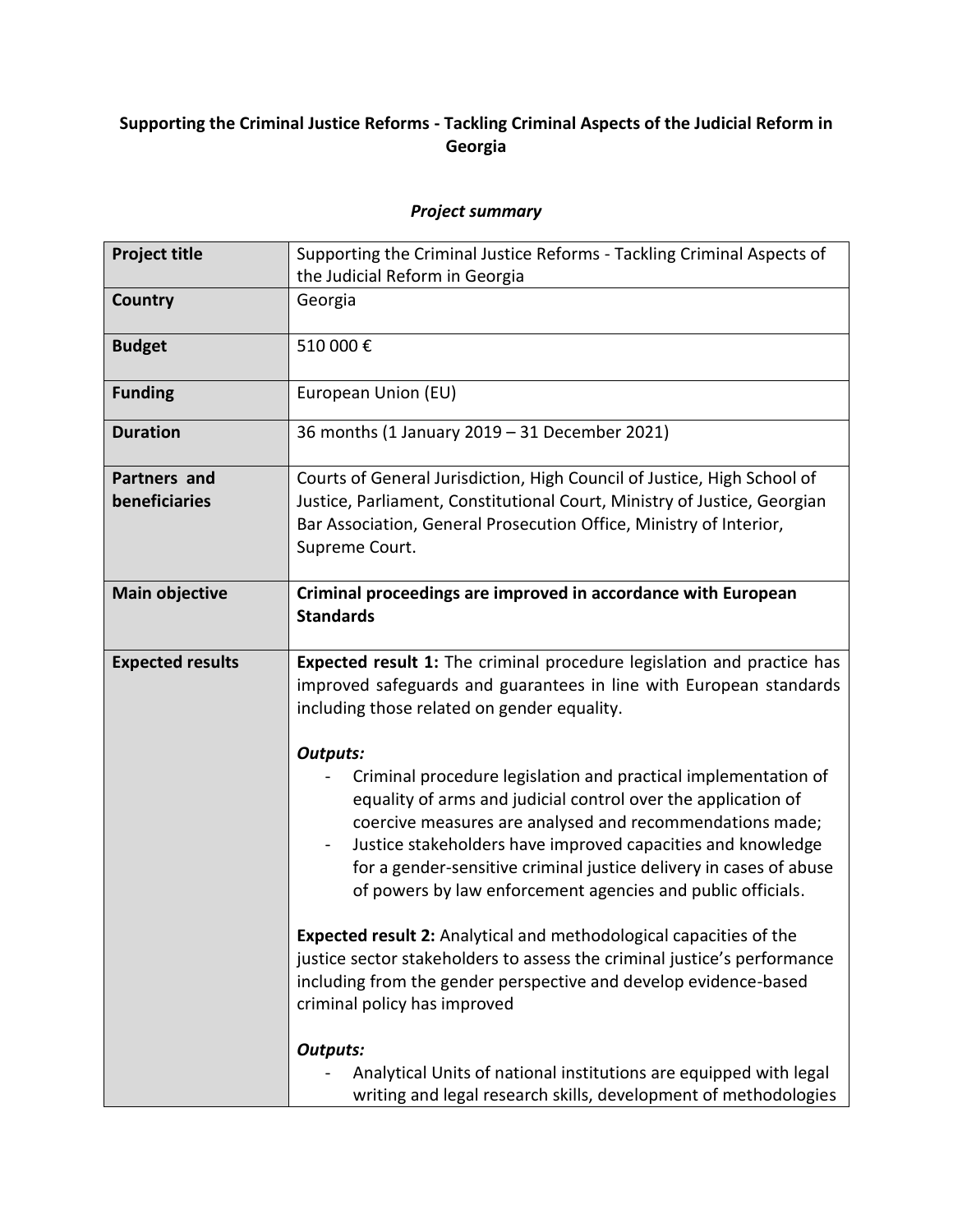|                                                | for reasoning of judgments in line with Europeans standards;<br>Methodology and procedures are in place to allow for higher<br>quality and effective criminal justice to be delivered in cases of<br>abuse of powers by law enforcement agencies and public<br>officials.                                                                                                                                              |
|------------------------------------------------|------------------------------------------------------------------------------------------------------------------------------------------------------------------------------------------------------------------------------------------------------------------------------------------------------------------------------------------------------------------------------------------------------------------------|
|                                                | <b>Expected result 3: Performance of the authorities in matters of</b><br>international mutual cooperation is enhanced.                                                                                                                                                                                                                                                                                                |
|                                                | <b>Outputs:</b><br>Chief prosecutor's Office/Ministry of Justice has capacity and<br>methodology to contribute to mutual legal cooperation in line<br>with European Standards;<br>International networking required for better mutual<br>cooperation has improved.                                                                                                                                                     |
| Implemented<br><b>or</b><br>planned activities | - Support the Georgian stakeholders in the reforms of the criminal<br>procedure and strengthen the capacity of national courts to<br>effectively exercise judicial control over the application of<br>coercive measures by the prosecution services and law<br>enforcement agencies;                                                                                                                                   |
|                                                | - Support Georgian stakeholders to establish most effective<br>system of preventive measures in line with the best European<br>practices;                                                                                                                                                                                                                                                                              |
|                                                | - Enhance the capacity of the prosecutors to identify and react on<br>reported facts of ill-treatment during the pre-trial and trial<br>stages;                                                                                                                                                                                                                                                                        |
|                                                | - Support prosecutor's office to effectively exercise its functions<br>and ensure good governance and protection of human rights in<br>Georgia while carrying out criminal proceedings and combating<br>impunity also by reducing misuse of powers by law enforcement<br>agencies, improve the role of the defense and ensure women's<br>access to justice by taking into account the results of previous<br>findings; |
|                                                | - Support prosecutor's office to build new organizational structure<br>following the enactment of new constitution of Georgia; develop<br>a gender-sensitive methodology on defense strategy and motion<br>practice, cross-examination, defense ethics and legal assistance<br>for defense lawyers;                                                                                                                    |
|                                                | judiciary<br>– Assist<br>prosecution<br>strengthen<br>analytical<br>and<br>to                                                                                                                                                                                                                                                                                                                                          |